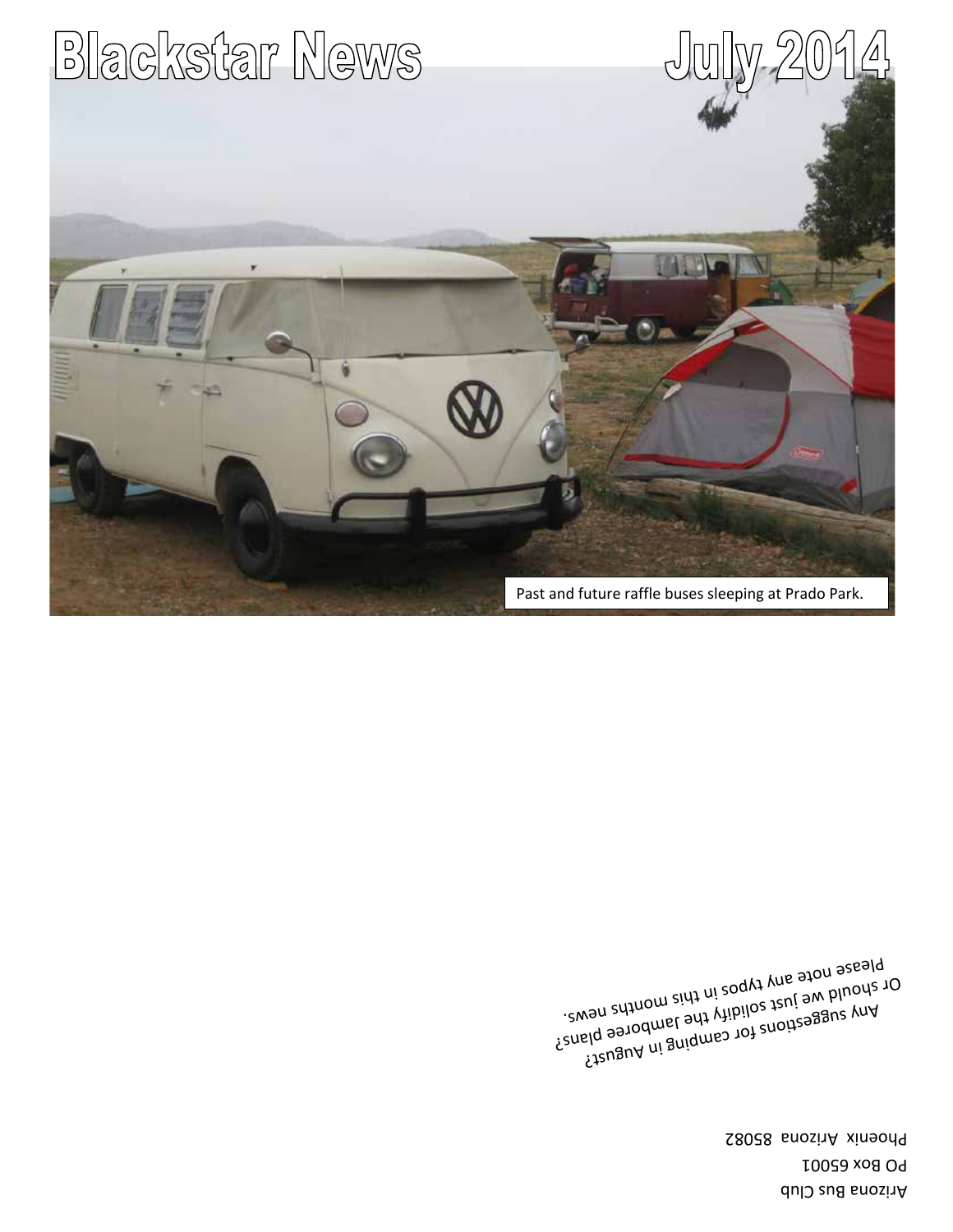# Behind The Wheel...

...for five hours straight was a bit of a daunting thought as I was planning for the Blackstar campout. The thing to do was to break the trip into bite size pieces, if I was able. By that I mean spend some time with my cousin in Indio and then continue the trek after I was good & rested.



It looked like someone lying on their back…..

This would require two nights in Indio & then on to Blackstar! The stopover turned the daunting 5.5 hour trip into a mere 70 min trip. Not a bad idea in my opinion. I've gotta say, I REALLY, really enjoy the Blackstar campout and I enjoy going to the OCTO show Saturday morning. If you're into VW buses,(and if you're reading this you probably are) then this is the summer venue that you shouldn't miss. Its inexpensive, it's relatively accessible in your bus (even if you're not using your relatives) and it gets you OUT of the Phoenix heat for a bit.



2014 Raffle bus holding its own on the CA highway. El Prado Regional park makes for such a pleasant camping venue in the summer and the VTO guys & dolls know how to relax and host a good event at

'Circle the Wagen' narrators Ryan & Charlie explain the four year wait to retrieve their 'Star '74'.



the same time. Numerous lessons can be taken from this event. Like using a PA system where the whole camp can hear the raffle ticket numbers being called, free surprise thrown out into the crowd and catering a dinner for the entire crowd to take the frustration out of planning another meal.



David & Angie Butler's 'Smedley' enjoying the cool weather.

Well, I'm not going to go on  $&$  on about the virtues of VTO's Blackstar weekend right now, as I've spread throughout this month's news. See you on the inevitable last page!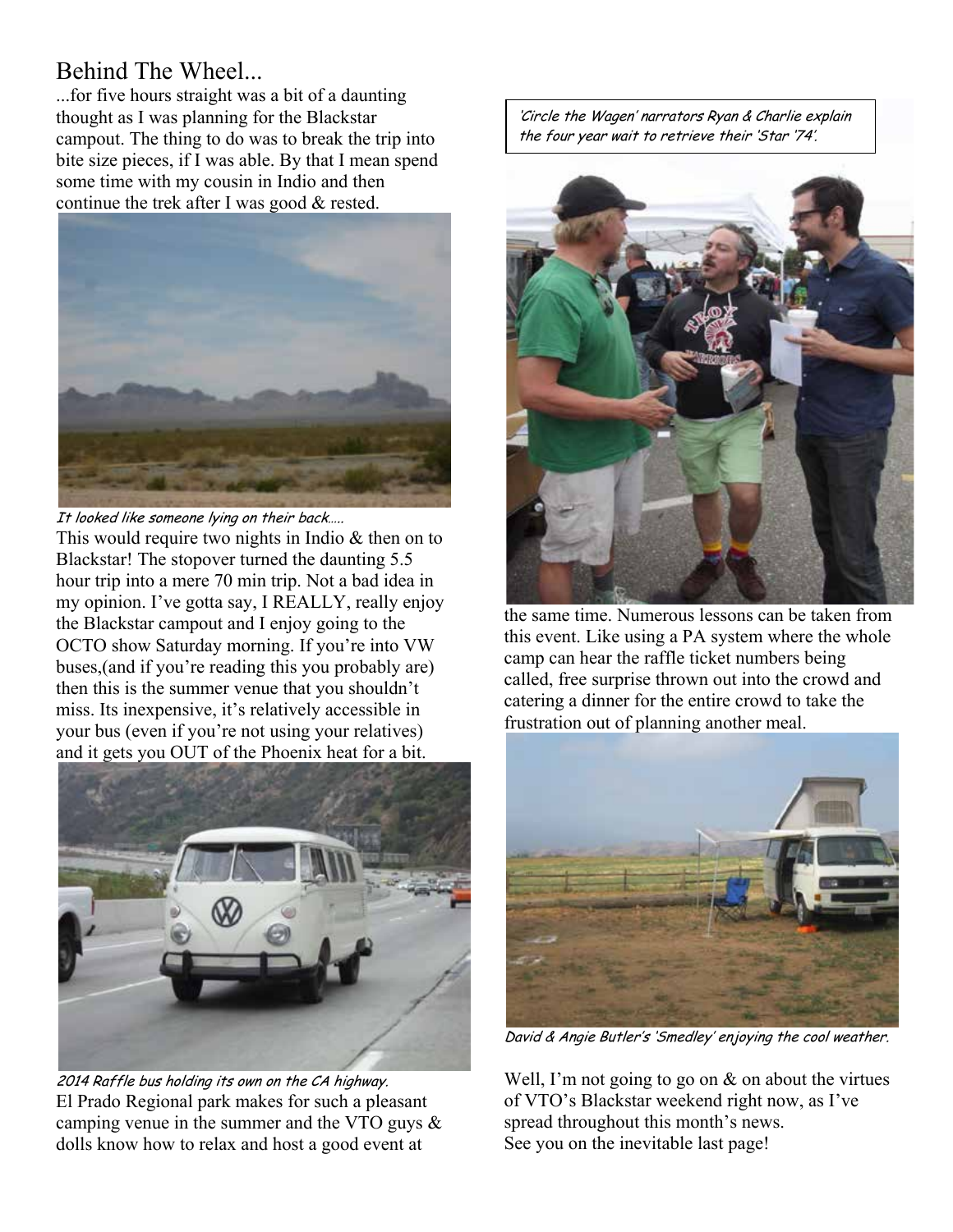## You went where? Department

The raffle bus, captained by Chad J., experienced a successful shakedown cruise as it returned from the Blackstar campout hosted by VTO. (Veeee Teeee OoohhhhHHHH OH OH!) Some members were slightly misled when Mr. J said "I'm taking the bus for a quick cruise & I'll be right back."



Windmill Valley. 50 minutes to Blackstar. In Chad's defense, he did text us when he reached Yuma. Evidently, this was the first time in a long time that so much raffle bus had been accomplished so early in the year. The bus itself hadn't been driven for twelve years prior to the club obtaining it

Chad silently shows his excitement for this year's project.



 for restoration. And it seems no one can remember the last time the raffle bus was driven to the Blackstar campout. O.K., I'm sure someone remembers a time that the raffle bus was driven to Blackstar, but no one has come forth with that info or can remember that far back into bus club history. (Do we have old newsletters of this event? Was this even possible back then?) With the stress of the raffle bus in the rear view mirror our club members have turned their focus to the repair & maintenance of their own rides, which have been neglected for so long, as well as tackling new art projects involving empty beer bottles. Personally, I'm happy to see the project done so quickly and nicely. Bad bus mojo was not to be found during the Blackstar weekend as the ABC proudly displayed the 2014 raffle bus.



How cool is it to see so many vintage rides? New Members Dept will return next month.



For men only. The virtues of urinating in public. Many good comments were voiced about seeing the raffle bus this year. More good comments were spread about it being driven to the Blackstar campout & OCTO show in raffle ready status. I couldn't find anyone to say anything bad about the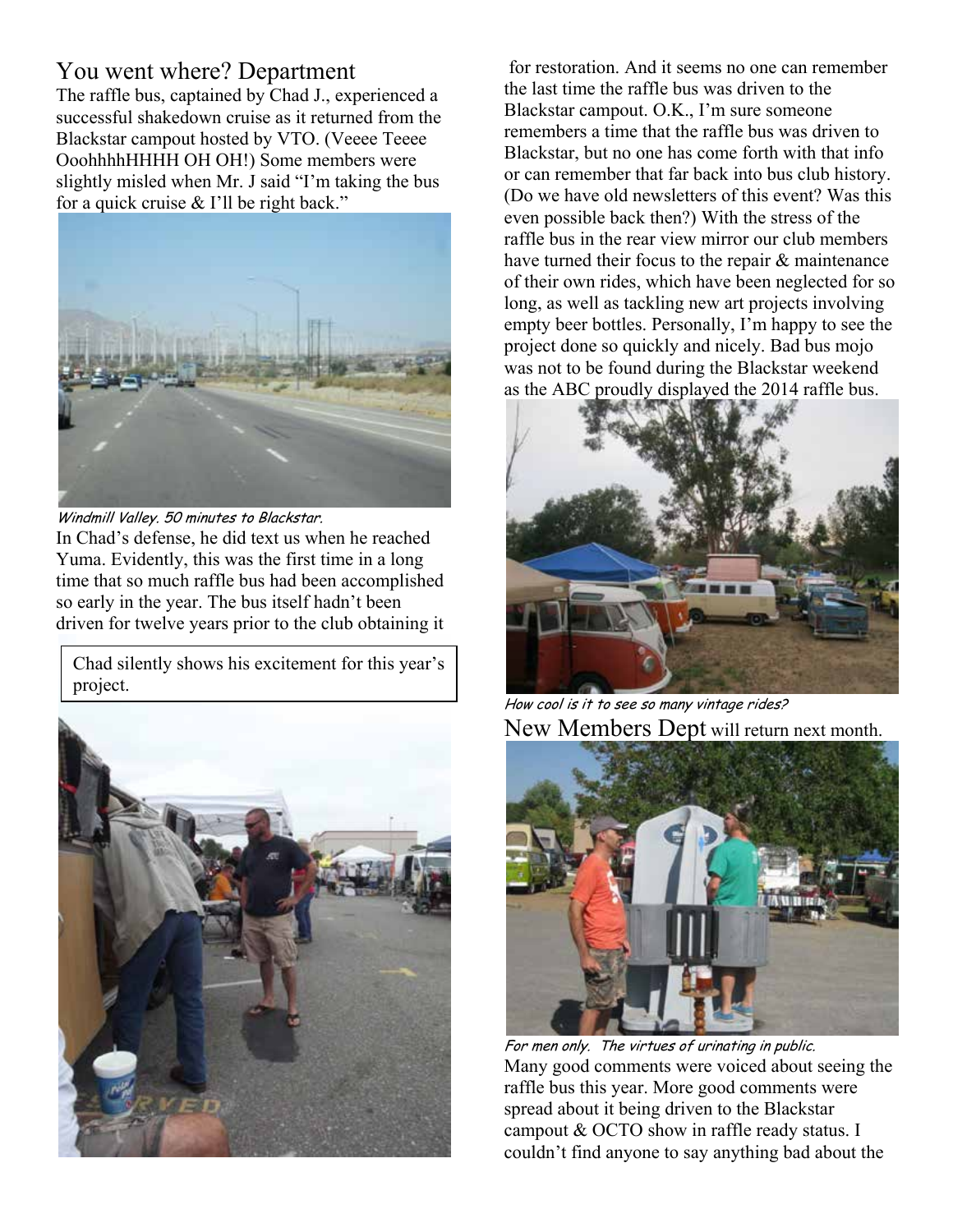interior design or the exterior paint scheme. This year's Jamboree is going to be host to many new faces as interest in this year's bus spread throughout the event. Thank you to all who came to the booth to visit while I shopped the swaps. Thanks to all who helped Chad, Jeremiah, Mindy & Roy to put this bus together to make it road worthy. DDFD!



Planet Volkswagen.

## 25,000,000 problems at Blackstar

…but my bus ain't one of them. You can't have a picnic without ants... or a campout as it would seem. I was amazed at everything they got into and how clever they were at sourcing out....yea, I'm not sure what they were looking for. Dishes? Bags with clothing? Plasticware? Card games? Beer? There was interest for an ant everywhere. We thought it clever to distract the ants with an offering of food



Exactly where is the men's room?

placed next to their hill (or crack in the ground) and then they wouldn't have to go as far to... yeah, didn't work. There are lots of them that they can assign different ant regiments to different tasks. Lesson learned: bring Comet(or ant bait) next year.

Dump it around your tires, tent, campsite, coolers, carpets, dog beds, chair legs. Essentially we'll turn the park into that winter wonderland we all miss during the summer.



Donut Club & Police in the same strip mall. Coincidence? What was that pokey plant? Dept Man! I wish I had a photo of this on but.... One morning during the Blackstar weekend I was up early & discovered Richard K. snapping some early morning photos on a nearby hill. I caught up with him & we went for a little nature walk which took us into the nearby woods. Somewhere along the path in the woods I felt a burning sensation on the back of my calf and noticed that Richard was rubbing some invisible bite on his legs. Rich  $& 1$ determined that it was local foliage that had given us the irritation and it continued to irritate over the next 24 hours with no signs of redness, bruising or swelling like a poison. Upon returning to have a closer look on that which held my attention I saw no thorns on the plant or spikes. More like fine silk strands covering extremely fine prickers. Q: What was it?



Check the rack on this trailer queen!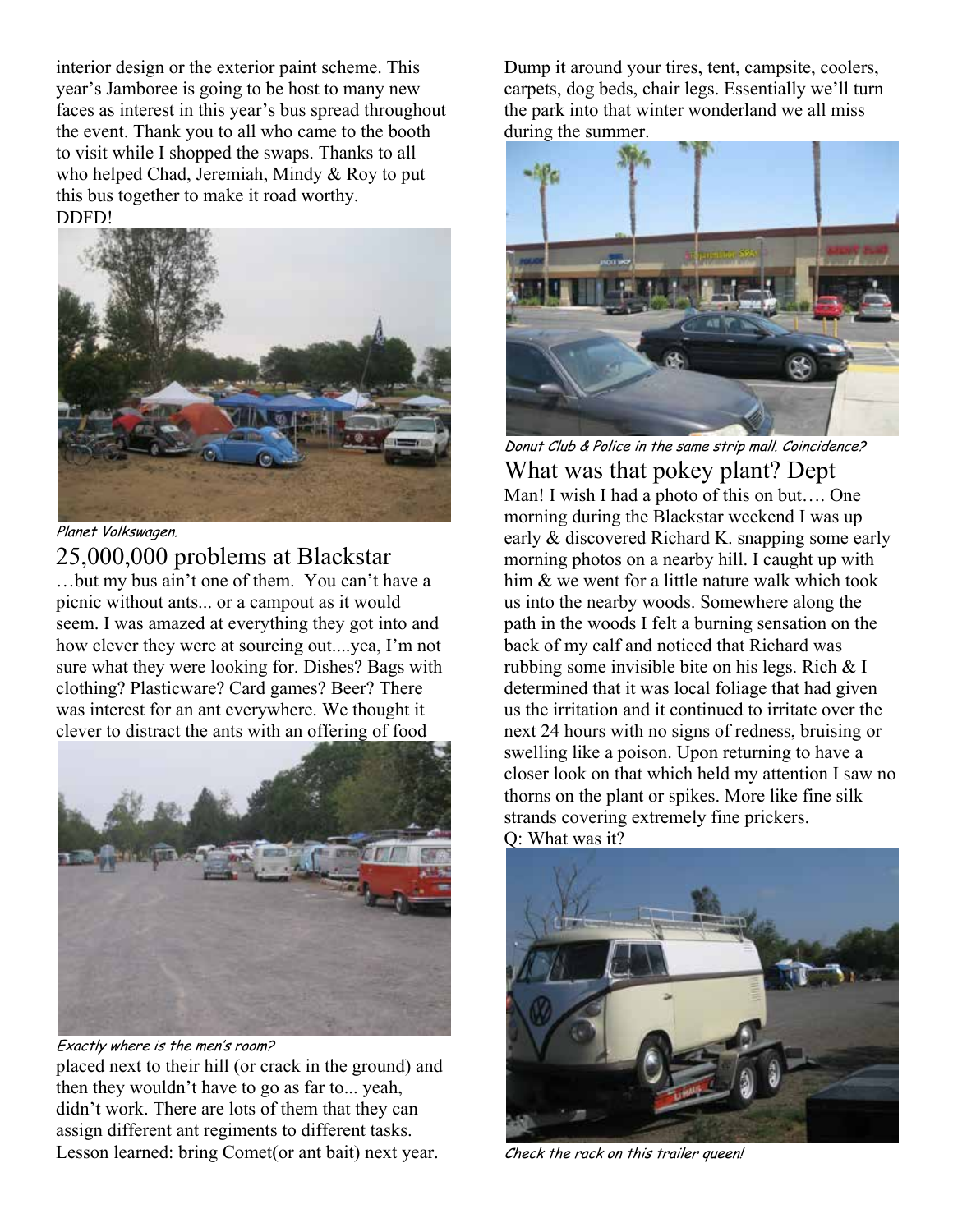## Biggest Disk Contest Department

Sunday morning, before the 'Just Crusin' car club started it's activities, a few of the Bus Club crew took off to investigate the park's Frisbee golf course located near the entrance of the park. Roy Jonas supplied us each with some decent flying disks and off we went!

The scores went something like this:

| Hole:                                       |               | 2              | $\mathcal{E}$  |                | 8  | 13 | 14            |   |               |
|---------------------------------------------|---------------|----------------|----------------|----------------|----|----|---------------|---|---------------|
| Dist(ft)297 314 248 256 352 302 274 284 277 |               |                |                |                |    |    |               |   |               |
| Par:                                        |               | 3 <sup>7</sup> | 3              |                | 3  | 3  |               |   |               |
| Roy                                         | $\mathcal{E}$ | $\mathcal{E}$  | $\overline{3}$ | 2              | 4  | 3  | 3             | 3 | $\mathcal{R}$ |
| Kristin                                     | 5             | 5              | $\overline{4}$ | $\overline{4}$ |    | 5. | 4             |   |               |
| <b>Brad</b>                                 |               | 3              | 4              | 3              | 6. | 4  | $\mathcal{R}$ | 4 | 4             |
| Murphy 5                                    |               | 4              | 5              | 4              |    | 6  | 4             |   |               |
| Gary                                        | 4             |                | 4              | $\rightarrow$  | 6  | 6  |               |   | 6             |
|                                             |               |                | $\sim$         |                |    |    |               |   |               |

The breakfast club played 15 of the 18 poorly marked holes (nine are listed) in no particular order. After losing track of where the holes started, it was decided that 'ready golf' rules were to be followed, that there would be no turning back and we would not be replaying a hole. Roy took the blue ribbon, distantly followed by everyone else tied for second. It was good to get out that morning, give the course a try, stretch those legs a bit with the walk and then head on back to camp to prepare for the run back to Phoenix.



### Off to OCTO. Two silhouettes in the haze. O.C.T.O in review Department

The raffle bus successfully made the journey to the OCTO show. Not a surprise considering BMW (Burnite Motor Works) was responsible for the running gear and how far it had already traveled during the past couple days since Chad said 'I'll be back with pizza!' (In Chad's defense, he did come back with pizza,… six days later.) Upon arrival at OCTO, the raffle bus was placed in a prominent

spot for all to view, drool over, & abuse easily. Many OCTO attendees were surprised that the raffle bus was in attendance. Some people wanted to know if it was being towed around and were answered with Chad's smiling face repeating "Nope, I drove it." Many more people were surprised that the bus was being raffled off for fifty cent tickets. (I thought people heard of our club's gimmick.) Anyway, besides drumming up a huge interest in this years grand prize, the OCTO show, yet again, proved to be an excellent blend of swaps & show. Next year I need to bring a bigger bank for the swaps. Soooo many parts, so little time.



Hangin' out in front of the VTO campsite. Coming Events Department Opportunities for you to get out  $&$  explore the outdoors!

#### July  $16<sup>th</sup>$  – General Meeting

Canned foods, peanut butter, raffle prizes & foamy beverages build to a climax for yet another fun evening. Thanks goes out to Kirk, Ricky, Ryan & the gang for allowing our Club to use & abuse the Walterdome.



I like the idea of doublecabs & Helite trailers.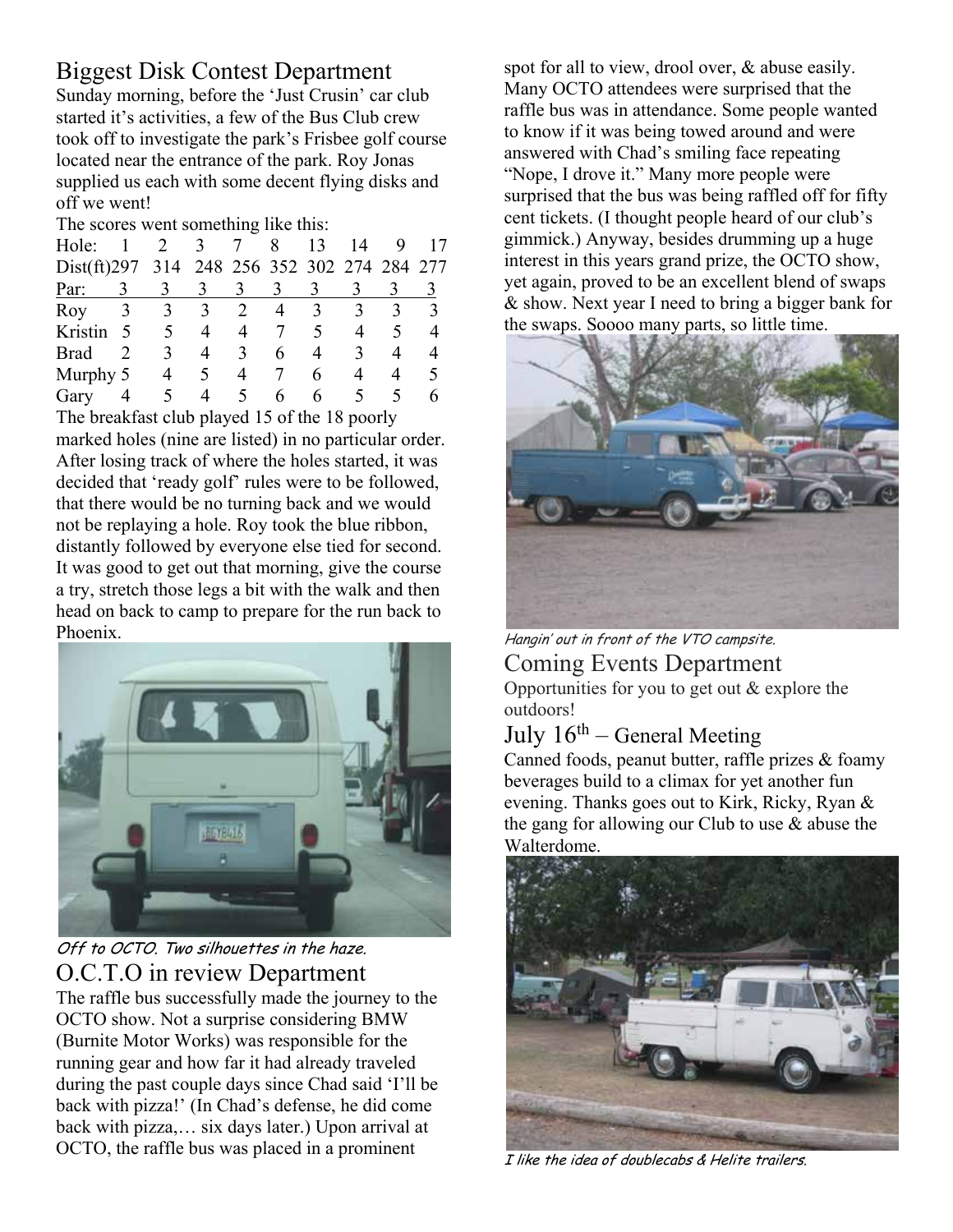July  $25^{th}$ ,  $26^{th}$  &  $27^{th}$  -Flagstaff KOA

Ready or not, here we kamp! This year could prove to be the last year this venue is available. Prepare for wind & rain every day at 2:30pm. Contact Janyel at the Flagstaff KOA for more details about field trips to try local brew pubs, visit new age stores or just to chat a bit about the weather. Janyel@KOA Flagstaff: 928-526-nine nine two six.



If he's there, then who's driving? August  $20<sup>th</sup>$  General Meeting

August – Potential New Campout

We are looking at a new camping venue near Winkleman AZ at the local campground or maybe some more Salt river tubing! Stock up on your Tonto passes!



Sorry, it was the green that caught my eye. Sept 10<sup>th</sup> - General Meeting!!! This meeting occurs during the **second week** of September to give us some time before our fund raising event. If you've got some Jamboree ideas, we'd love to hear them and we'll plan to do them next year. We'll probably be discussing how to

decorate our buses for the light parade. I'd like to see so many decorated buses this year that people get tired seeing them roll thru the line.



 A taste of Just Crusin's Sunday car show in the park. September  $19<sup>th</sup> - 21<sup>st</sup>$  Jamboree XXIV We're not going to disclose the secret location of the Jamboree held at the Gold King Mine near Jerome, AZ. This is to ensure that someone truly deserving wins the club restored 1966 Sundial. No guarantees as to what to expect this year, other than to have more fun than last year. As if that's possible. Lot's of activities for all ages. Schedule of events to follow soon. Spoiler: Chili contest, Daily raffles, bike contest, wet t-shirt contest is on if the water tank truck is running, possible Zombie costume contest.

Please drink accordingly and plan responsibly.



Which side of the logs can we park on? October  $15<sup>th</sup>$  – General Meeting Bus Club Nominations

We need to start planning now for 2015 to have a good year. Good choices make for a good year. Come to the October General meeting to let your voice be heard about how you think someone else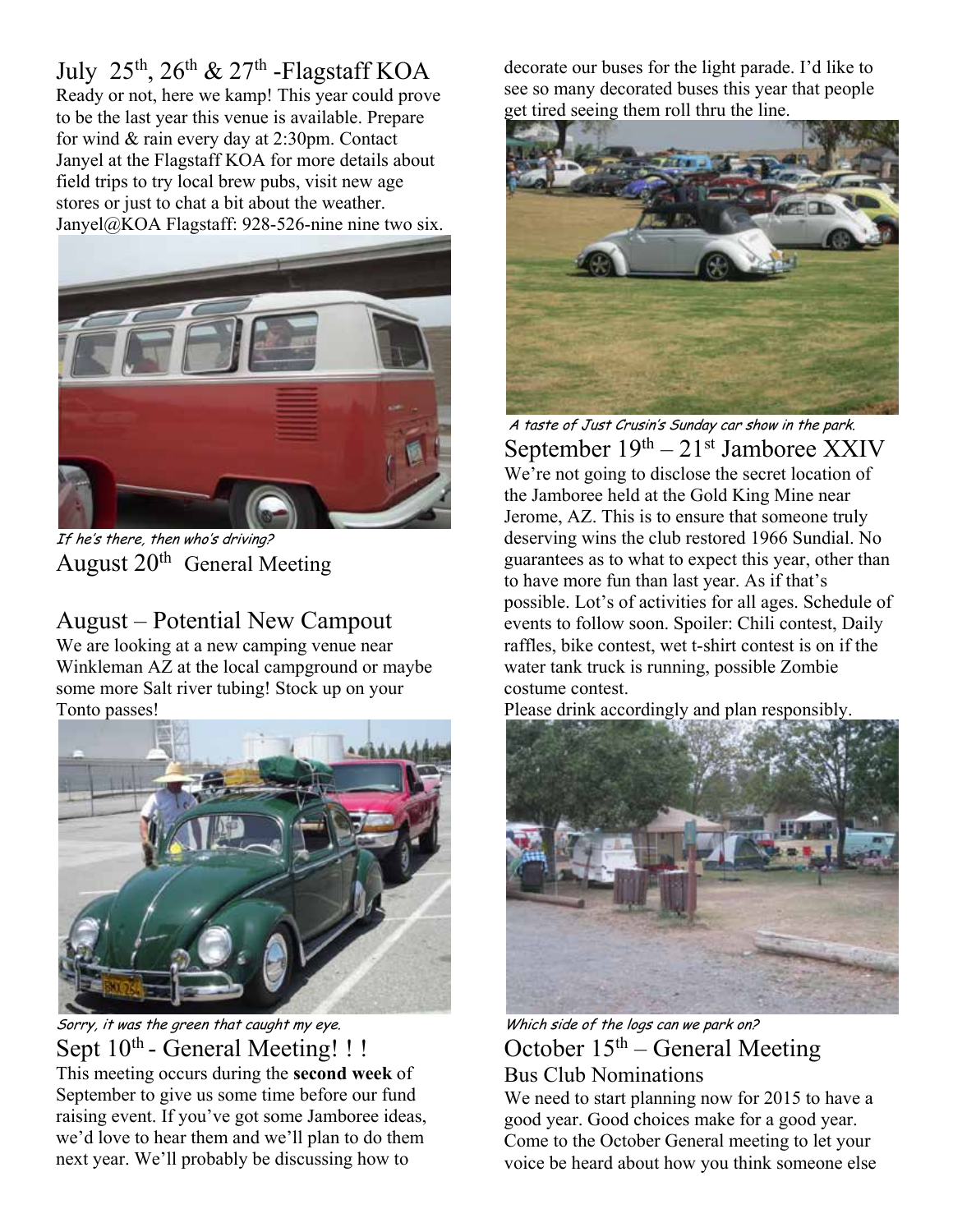can do a better job than those doing the job. Evening is to begin with cheap name calling, followed by nominations, followed by the candidate's debate. It's anyone's guess who's going to run the club next year and it's an opportunity for your voice to finally be heard.



I apologize. I can't get enough of this bus. October 25th - Saturday- VolkStock Get ready for another fantastic VW Event with VolkStock in Glendale, Arizona at Sheely Farm (location of the Halloween Fear Farm) 99th Ave and McDowell Rd., West Phoenix. Visit www.Volkstock.com and www.facebook.com/volkstock Date: Saturday, October 25th - Rain or Shine Car Show Roll-in: 6am - 12am Event Time: 8am - 12pm Car Show: 10am - 3pm Awards Ceremony: 3:00pm Vendors please call Mark Miller at 623-521-7982 If you need more information or would like to be part of this occasion, please contact Mark Miller at 623-875-4067 or email events@peoriavw.com

#### November – Buses on the River

Follow us to Yuma for some excellent camping and a great car show. This year, Andy, Jim & Bill promise to show us their favorite river access point to observe nude sun bathers.

Google Phone#: 602 492 5287 - leave msg

Azbusclub.org

Arizonabusclub-subscribe@yahoogroups.com



The convoy to the OCTO show. Raffle bus in the lead. November  $19<sup>th</sup> - Bus Club Electronics$ This is your chance to speak your mind and cast your vote to say "We need a new direction" or "These guys need a rest!" Come to the meeting for one of the more exciting experiences you'll ever have. The counting of ballots, the slurping of beer, the munching of… munchies, all culminating to see who is brave enough to guide this band of misfits to our 25th Jamboree. Note: Ballots issued to members in good standing only.



I promise to remind myself to ask Ted about his 'project'. December –  $6<sup>th</sup>$  – APS Light Parade<br>WE HAVE A THEME! "Holidays in Toyland"

Get ready to exercise your decorating recycling efforts as the Arizona Bus Club participates in the APS 2014 light parade here in Phoenix. We've got 5 months to plan for the event and this year's theme presents numerous possibilities for designs. Anyone want to head up a committee/ design team this year? We could take the Mayor's award if we do this right! My thoughts are for each participant to take a 'Holiday' of your choice & imagine what your bus